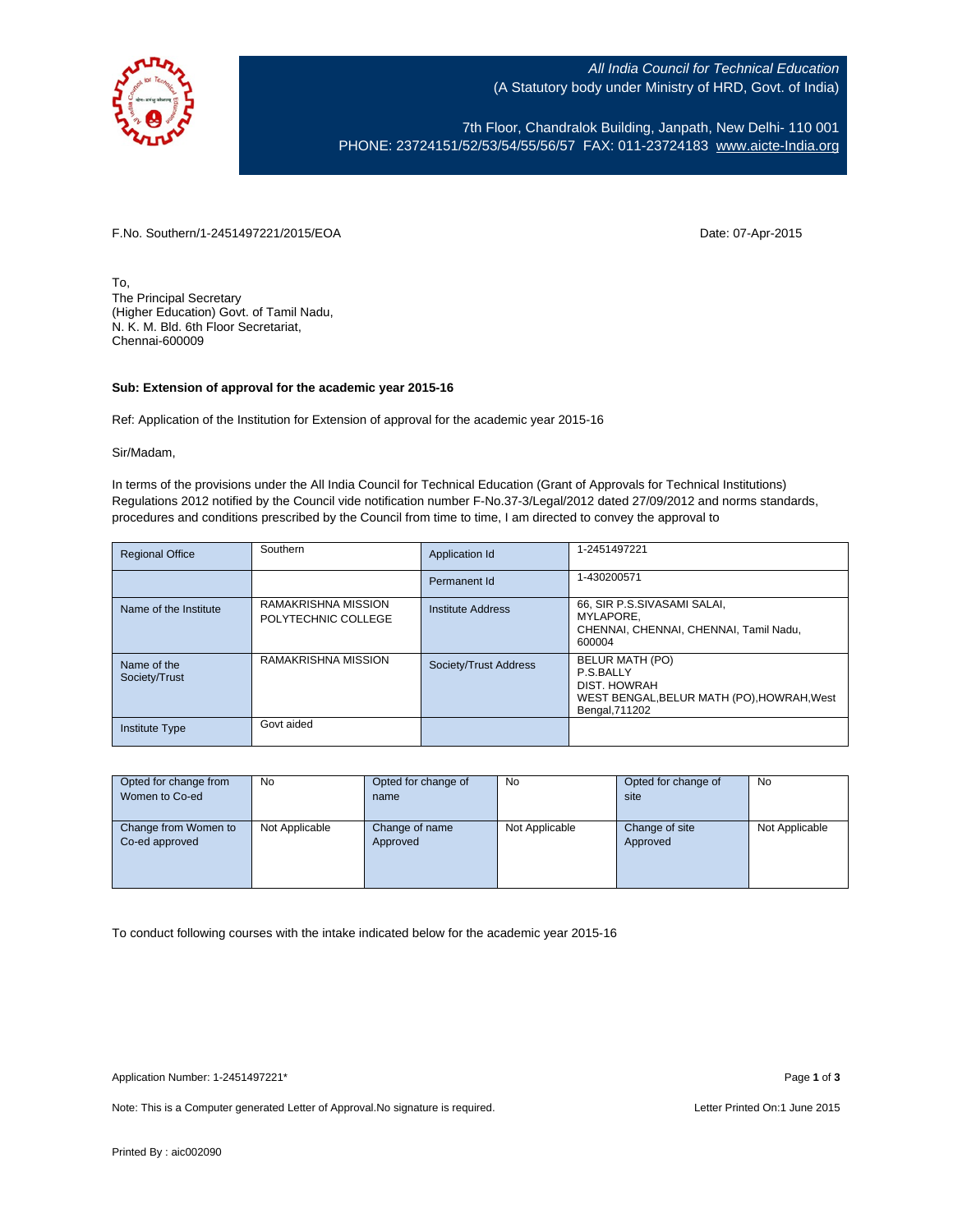

## All India Council for Technical Education (A Statutory body under Ministry of HRD, Govt. of India)

7th Floor, Chandralok Building, Janpath, New Delhi- 110 001 PHONE: 23724151/52/53/54/55/56/57 FAX: 011-23724183 [www.aicte-India.org](http://www.aicte-india.org/)

| Application Id: 1-2451497221<br>Program               | Shift        | Level          | Course                                  | Full/Part Time             | <b>Affiliating Body</b>                              | 2014-15<br>Intake: | Approved for<br>Intake<br>$15 - 16$ | NRI Approval status | status<br><b>PIO Approval</b> | Foreign Collaboration<br>Approval status |
|-------------------------------------------------------|--------------|----------------|-----------------------------------------|----------------------------|------------------------------------------------------|--------------------|-------------------------------------|---------------------|-------------------------------|------------------------------------------|
| <b>ENGINEERING</b><br><b>AND</b><br><b>TECHNOLOGY</b> | 1st<br>Shift | <b>DIPLOMA</b> | <b>AUTOMOBILE</b><br><b>ENGINEERING</b> | <b>FULL</b><br><b>TIME</b> | Directorate of<br>Technical<br>Education,<br>Chennai | 40                 | 40                                  | <b>NA</b>           | <b>NA</b>                     | <b>NA</b>                                |
| <b>ENGINEERING</b><br><b>AND</b><br><b>TECHNOLOGY</b> | 1st<br>Shift | <b>DIPLOMA</b> | <b>COMPUTER</b><br><b>ENGINEERING</b>   | <b>FULL</b><br><b>TIME</b> | Directorate of<br>Technical<br>Education,<br>Chennai | 40                 | 40                                  | <b>NA</b>           | <b>NA</b>                     | <b>NA</b>                                |
| <b>ENGINEERING</b><br><b>AND</b><br><b>TECHNOLOGY</b> | 1st<br>Shift | <b>DIPLOMA</b> | <b>MECHANICAL</b><br><b>ENGINEERING</b> | <b>FULL</b><br><b>TIME</b> | Directorate of<br>Technical<br>Education,<br>Chennai | 40                 | 40                                  | <b>NA</b>           | <b>NA</b>                     | <b>NA</b>                                |

Note: Validity of the course details may be verified at www.aicte-india.org>departments>approvals

The above mentioned approval is subject to the condition that RAMAKRISHNA MISSION POLYTECHNIC COLLEGE shall follow and adhere to the Regulations, guidelines and directions issued by AICTE from time to time and the undertaking / affidavit given by the institution along with the application submitted by the institution on portal.

In case of any differences in content in this Computer generated Extension of Approval Letter, the content/information as approved by the Executive Council / General Council as available on the record of AICTE shall be final and binding.

Strict compliance of Anti-Ragging Regulation:- Approval is subject to strict compliance of provisions made in AICTE Regulation notified vide F. No. 37-3/Legal/AICTE/2009 dated July 1, 2009 for Prevention and Prohibition of Ragging in Technical Institutions. In case Institution fails to take adequate steps to Prevent Ragging or fails to act in accordance with AICTE Regulation or fails to punish perpetrators or incidents of Ragging, it will be liable to take any action as defined under clause 9(4) of the said Regulation.

> **Dr. Avinash S Pant Actg Chairman, AICTE**

Application Number: 1-2451497221\* Page **2** of **3**

Note: This is a Computer generated Letter of Approval. No signature is required. Letter Printed On:1 June 2015